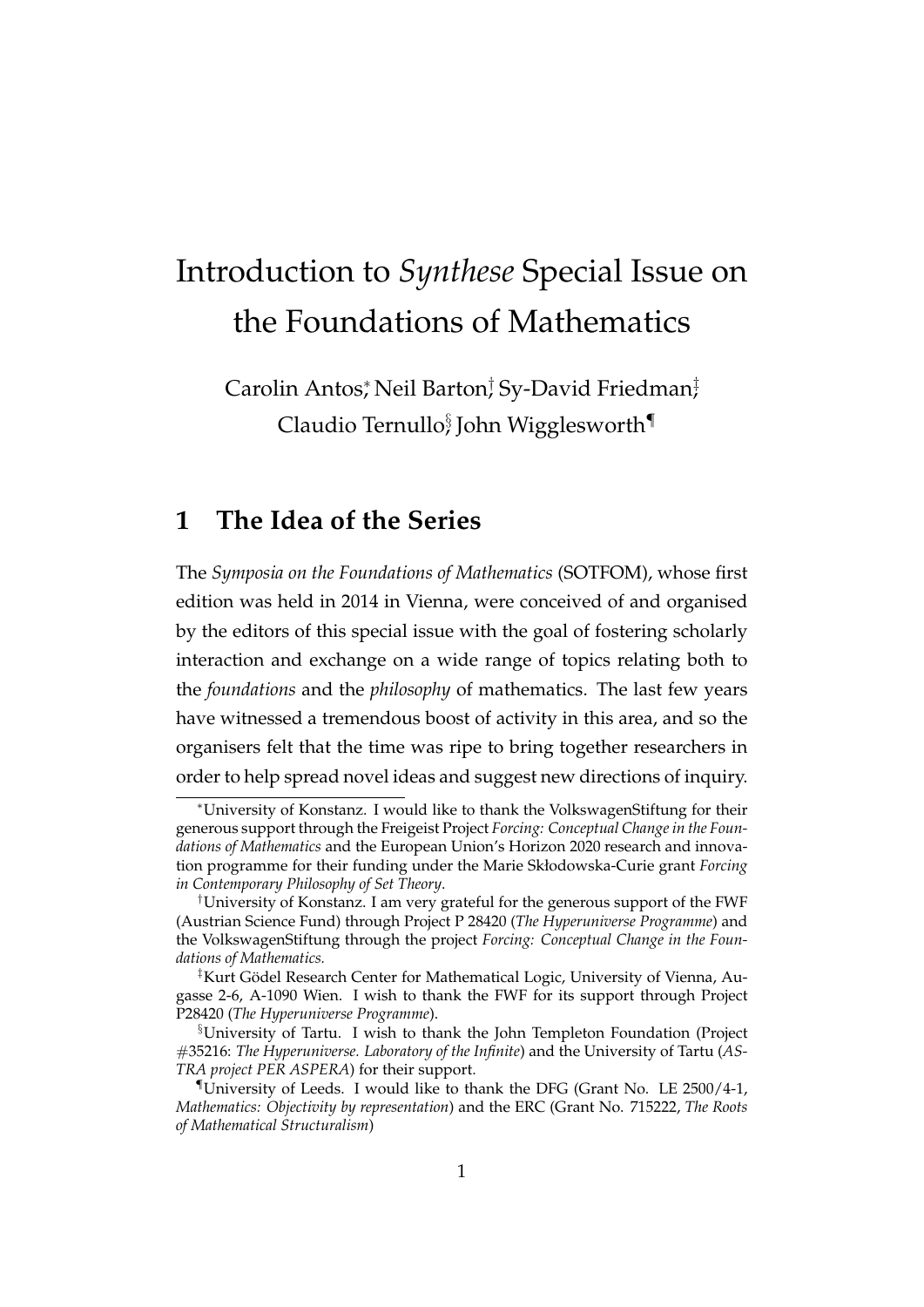Two distinctive features of the SOTFOM events were (1) their focus on blending both philosophical and mathematical considerations, and (2) the active and numerous participation of many young researchers (including doctoral and post-doctoral scholars). This was mixed with talks from experienced experts in the field presenting their perspective on the state of the art concerning topics central to the foundations and philosophy of mathematics. Among the topics covered were: (i) the set-theoretic multiverse (including the universism/multiversism dichotomy), (ii) new mathematical axioms and their justification, (iii) foundational theories alternative to set theory (in particular, *category theory* and *homotopy type theory*), (iv) reflection principles in model theory and set theory, (v) mathematical naturalism, and (vi) philosophical issues in reverse mathematics.

Given the quality of both the papers presented and of the ensuing discussion, we thought that the scientific community would welcome the proceedings of the first three events. Two were held at the Kurt Gödel Research Center for Mathematical Logic in Vienna (July 2014 and September 2015) and one was held at the Institute of Philosophy in London (January 2015). The readers of this special issue of *Synthese* will, therefore, find here a selected collection of papers given and thoroughly discussed at the first three SOTFOMs.

As said before, we particularly valued the work of young scholars, and we think that a very positive feature of the collection is precisely the fact that almost all the papers appearing here have been produced by early career researchers, who have already proved to be able to make significant contributions to these areas, despite their very young age.

In what follows, we first provide a few more details concerning each of the three conferences, and then proceed to briefly describe the structure and the contents of this special issue.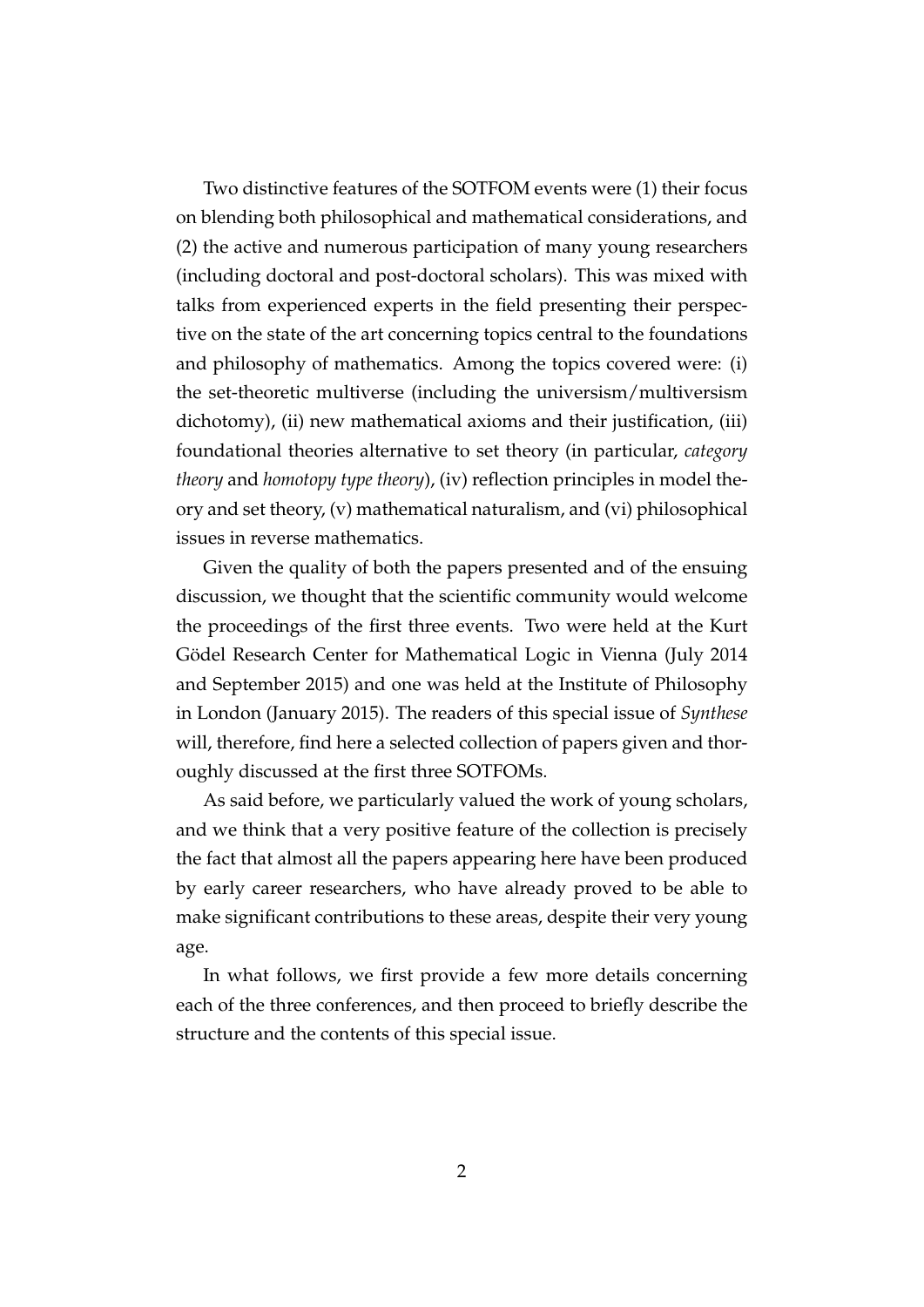## **2 SOTFOMs I-III**

The first conference (SOTFOM I, 7–8 July 2014) was held at the Kurt Gödel Research Center for Mathematical Logic at the University of Vienna on the theme of different approaches to *ontology* in the philosophy of set theory. In particular, the conference focussed on the division between multiversism and universism, that is, on whether there are, respectively, *many* equally legitimate universes of sets, or there is a *unique* maximal universe of sets.

SOTFOM II was held in London at the Institute of Philosophy (12– 13 January 2015) and examined the possibility of competing foundations. The talks presented addressed both the *plurality* of different possible set-theoretic backgrounds and the possibility of different languages for examining the foundations of mathematics. In particular, many talks and much discussion focussed on contrasting foundational frameworks (e.g. category theory, homotopy type theory, and set theory).

SOTFOM III (21–23 September 2015) was a closing conference for the Templeton-funded *Hyperuniverse Programme* based at the Kurt Gödel Research Center. It examined several issues pertaining to this programme for addressing independence in set theory, in particular issues regarding maximality axioms for V , and the use of *extensions* in formulating such axioms.

Since then, one further conference hosted by the Munich Center for Mathematical Philosophy (not covered by the present collection) on the relationship between reverse mathematics and philosophy (SOT-FOM IV, 9–11 October 2017) has been held, and we hope to have further conferences in the series in the future.

#### **3 Structure of the Issue**

The issue has three parts, each of which addresses what one could view as the three main topical strands of the three conferences.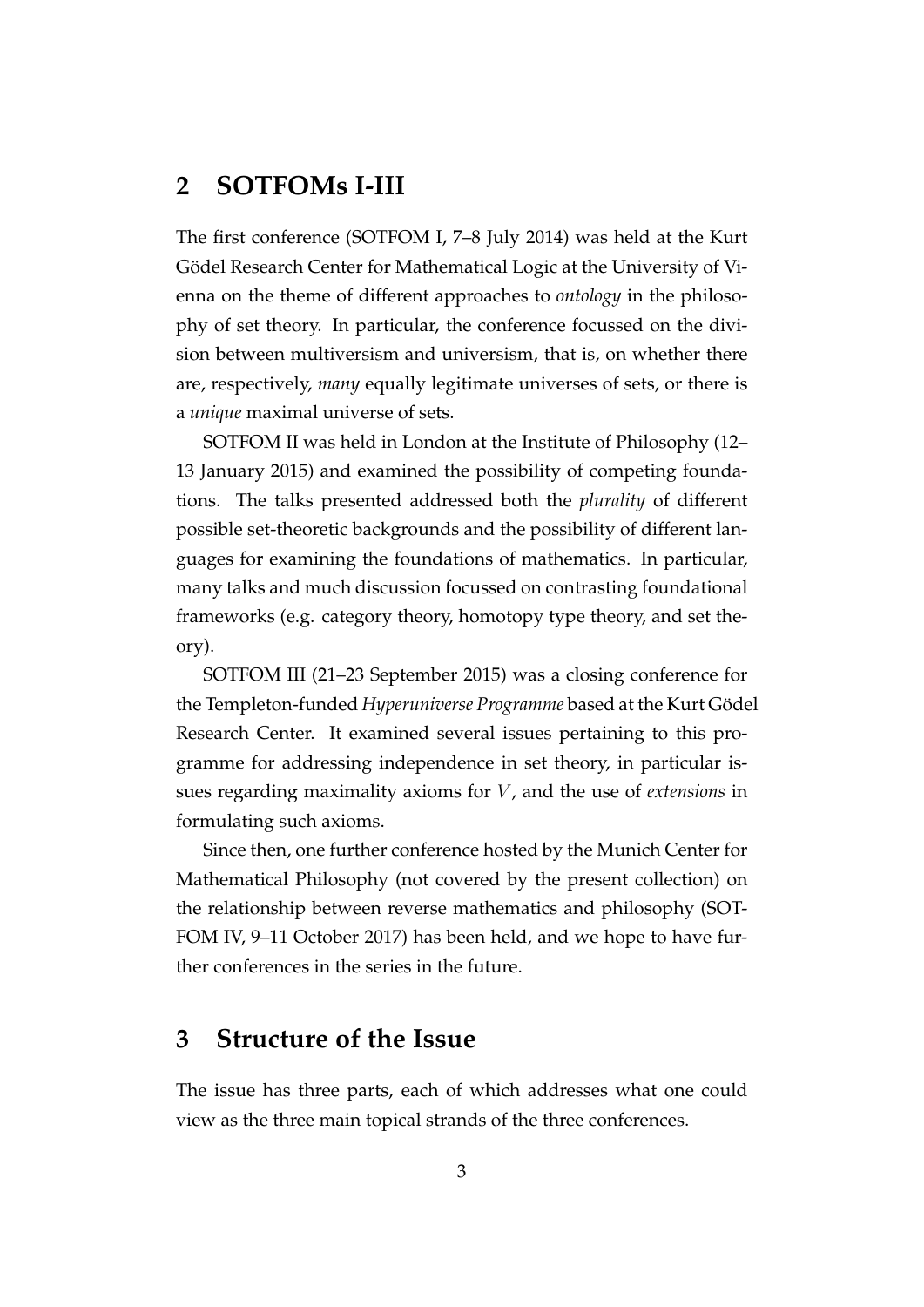The first part ('New Perspectives on Old Problems') is philosophical in character, but also contains some technical work (which can be found, in particular, in Sam Sanders' paper). It provides a new perspective on central issues that have historically been seen to belong to the philosophy of logic and mathematics (*incompleteness*, *indeterminacy* and the issue of what axioms are needed for proving what theorems) by addressing recently emerged methodologies and programmes, such as *reverse mathematics*.

The second one ('Issues in the Foundations of Set Theory') is of a more definite set-theoretic character. The section offers a suggestive picture of how research in the philosophy of set theory has been conducted in the last years, that is, by blending very technical set-theoretic work and sophisticated philosophical analysis. Most papers revolve around the core issue of *set-theoretic indeterminacy*, examine different perspectives concerning ways to address it, and assess the mathematical and philosophical potential of various alternatives.

Finally, the third section ('Homotopy Type Theory and Its Applications') addresses an approach which has recently garnered much interest, namely Homotopy Type Theory (HoTT). The two papers appearing here focus on the way HoTT provides a kind of invariance and how the approach might be underpinned philosophically.

# **4 The Papers**

#### **4.1 Part 1: New Perspectives on Old Problems**

There has been much discussion recently concerning the alleged *indeterminacy* of mathematics. Now, while incompleteness is a robustly justified notion in the context of the foundations of mathematics, indeterminacy is a less understood claim which requires an accurate philosophical analysis. While it is well-known that any consistent axiomatic system extending elementary arithmetic is incomplete, we should not *automatically* view mathematics as inherently indeterminate. It is a fur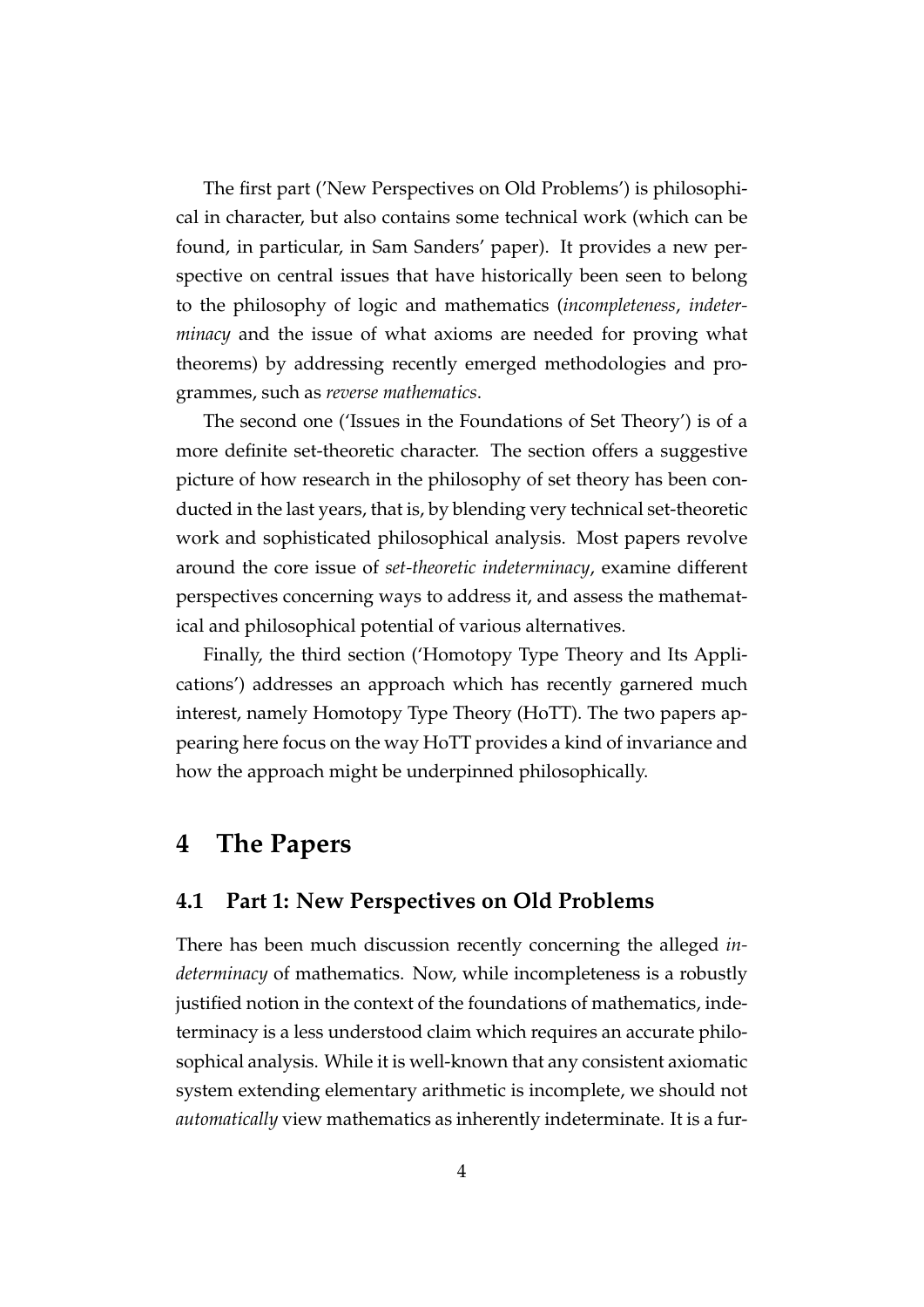ther step to join the meaningful and relevant connections between incompleteness and indeterminacy.

One additional historical issue in the foundations of mathematics is that of whether we can (and should) rely on the methods of noncomputational mathematics. This looks like an especially pressing issue, insofar as it would seem that several mathematical disciplines which have a non-computable content lie at the heart of the current mathematical enterprise.

The papers in this section address the aforementioned questions, and both challenge what one might call the 'received views'.

In the first paper, 'A Metasemantic Challenge for Mathematical Determinacy', Daniel Waxman and Jared Warren address the issue of *indeterminacy*. They begin by showing that a simplistic association of indeterminacy to independence is misguided, but then proceed to challenge the claim that mathematics is *determinate*, by posing what they call a 'metasemantic' challenge for the claim. This challenge is metasemantic in that it comes from the outside of logical semantics (from epistemology). By following this lead, the authors pursue an altogether alternative route to provide an explanation of indeterminacy.

First, they set out two basic constraints, the 'metaphysical' and the 'cognitive' constraint, which overall serve the purpose of describing a *naturalistically-minded* view of the role and essence of mathematics. Afterwards, they proceed to show how a conception of indeterminacy might come out as fully plausible by endorsing the constraints. In particular, the metaphysical constraint states that abstract objects should not be used to explain epistemological facts about mathematics, whereas the cognitive constraint asserts that humans cannot be attributed non-computational causal powers. The conjunction of such statements will, then, entail the fact that mathematics is indeterminate. This is because any commonly used strategy to justify the determinacy of mathematics (in fact, already of *arithmetic*), such as moving to second-order languages, or adding further rules, will have to violate the metaphysical and/or the cognitive constraint. A major upshot of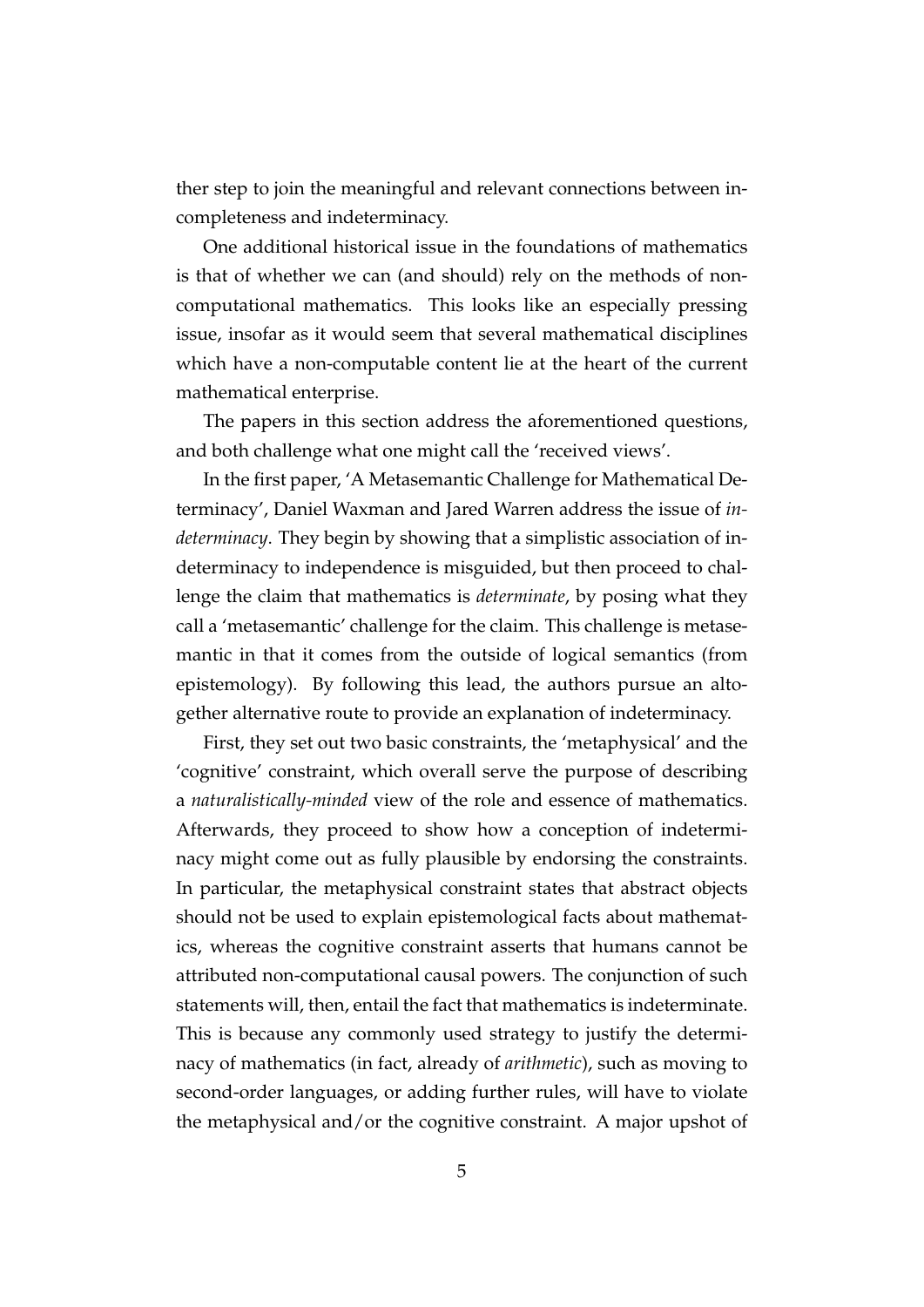the authors' treatment of the issue is that simply adding new axioms is not enough to compensate for the lack of determinacy of even basic theories such as first-order arithmetic, as doing so will, again, result in a violation of either or both constraints.

In 'Reverse Formalism 16', Sam Sanders presents an interesting case study for the debate on whether we should believe mathematical theories which lack computational content, that is, Robinson's Non-Standard Analysis (**NSA**). Errett Bishop and Alain Connes, in different ways and coming from different philosophical backgrounds, have argued that Robinson's **NSA** lacks meaning, on the grounds that *meaning* in mathematics would be exclusively conveyed by 'computational content', a requirement that **NSA**, a theory of infinitesimals, would allegedly fail to meet.

Now, Sanders explains how this position can be successfully challenged, by showing that the theorems of **NSA** are *provably equivalent* to the theorems of different versions of second-order arithmetic which are taken into account within the programme of *reverse mathematics* (**RM**). **RM** deals with the search for axioms which are needed to prove statements of *ordinary* mathematics. Now, the **RM** programme shows that most ordinary mathematical statements are proved from axioms which deal with, at most, countable objects and, thus, via the proved equivalence, and contrary to Bishop's and Connes' expectations, **NSA** may, in fact, be seen as having computational content.

One further goal of Sanders' examination of the topic is that of showing that, through using this strategy, Robinson's formalism (as discussed in the latter's article *Formalism 64*) about such (ideal) entities as *infinitesimals* can be fully vindicated.

#### **4.2 Part 2: Issues in the Foundations of Set Theory**

As is known, there are fundamental set-theoretic statements which are independent from the ZFC axioms (i.e. the current standard axioma-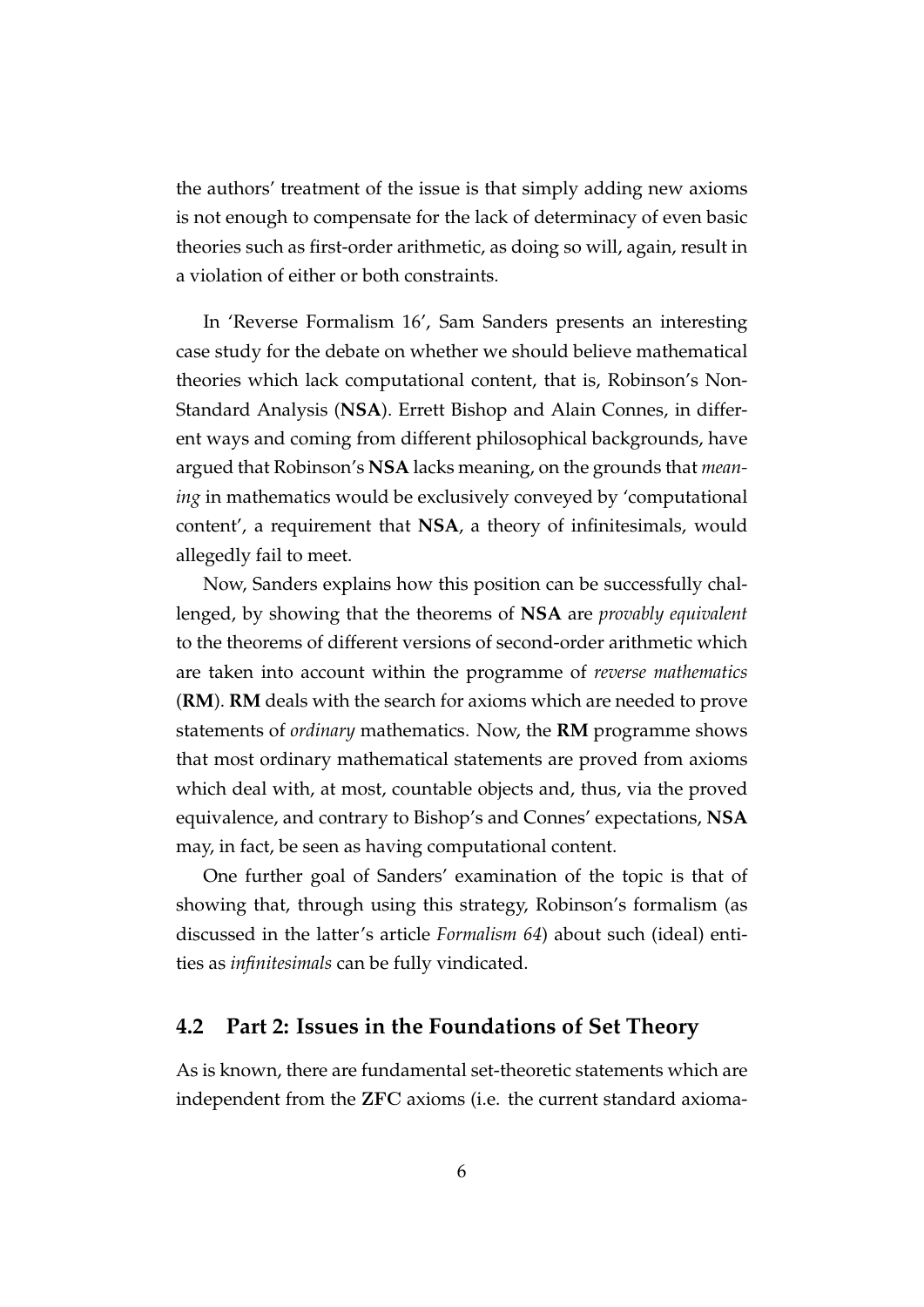tisation of set theory). Independence is, in most cases, established by showing that there are different models of the axioms which, respectively, satisfy a statement or its negation (e.g., the Continuum Hypothesis). In ontological terms, the overall outcome of this is frequently parsed as follows: our discourse concerning the realm of sets and the cumulative hierarchy is indeterminate. Some have pushed the point further, by conjecturing that there is no preferred universe of sets (no *preferred* picture of  $V$ , so to speak), but that the subject matter of set theory is constituted by a *plurality* of different universes. The latter is the *multiversist* point of view, which has recently been taken up and defended by some set-theorists and philosophers. Much present work proceeds from this framework, addressing questions such as: is it possible for the believer in just one universe of sets to counteract the multiversist claims? Are there philosophical problems with the positions? How does this bear on how we should think of the project of justifying new axioms for set theory?

Whilst much of the literature focusses on the dialectic between the proponent of the view that there is one determinate universe and those who think that our discourse is indeterminate between many universes, Chris Scambler offers a third option in his paper 'An Indeterminate Universe of Sets', which he calls 'Universe Indeterminism'. He argues that while there is a unique universe that the axioms of set theory describe, such a universe is inherently indeterminate. In order to substantiate such a view, Scambler makes appeal to Feferman's semiconstructive axiomatisation of set theory (SCS), which partly uses an intuitionistic approach, whereby bivalence holds only for statements whose status is conceptually determinate. Thus, he argues, there is no fact of the matter about whether independent statements like the Continuum Hypothesis are true or false, as the Bivalence Principle and Law Of Excluded Middle do not generally hold for such statements. As a consequence, the universe-indeterminist may use a theory similar to SCS as a way to explore the determinacy of set-theoretic statements, while rejecting the claim that there are multiple equally legitimate uni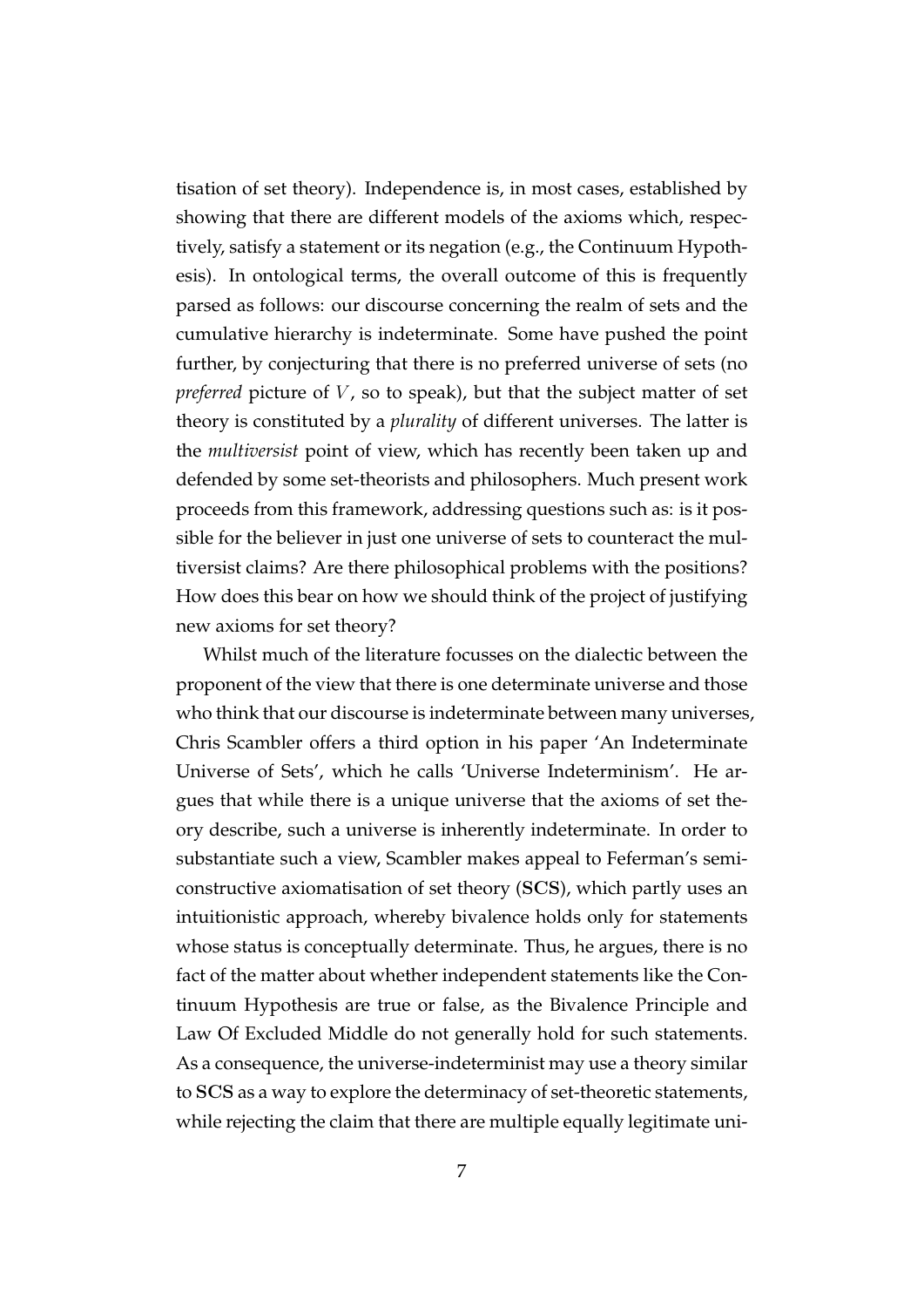verses of set theory.

In her paper, 'Why Is the Universe of Sets Not A Set?', Zeynep Soysal addresses the crucial issue of providing an explanation for the fact that there are collections, such as V (the universe of sets), or  $\Omega$  (the class of all ordinals) which fail to be sets. A common explanation for this (that she calls 'minimal explanation') is that assuming that they are sets leads to a contradiction (in **ZFC**). As Soysal explains in the paper, though, this is far from constituting a fully satisfactory response, as it would seem that the axioms have been formulated precisely to avoid such contradictions and, thus, that they represent the solution rather than the problem. Therefore, the author chooses to tackle the issue from a broader perspective.

There are two viewpoints concerning the universe of sets, the *actualist* and the *potentialist*. Soysal shows that both conceptions are not fully adequate to provide a response to the question of why the universe of sets is not a set. As for actualism, the most serious drawback is that the Limitation of Size Doctrine supported by actualists (which locates the problem in the fact that the 'size' of some collections may be too big to be measurable in set-theoretic terms) ultimately does not provide a good explanation. On the other hand, the main problem with a potentialist account is represented by the fact that the latter re-construes set theory and set-theoretic practice in *modal* terms, something which seems to be at odds with the way the discipline is standardly construed. Therefore, as her preferred alternative to the explanations provided by the two conceptions, Soysal identifies the 'conception-based' explanation, which consists in reformulating the minimal explanation ( $V$  is not a set, as this would entail a contradiction in **ZFC**'), by further specifying that the axioms of **ZFC** are motivated by the *iterative concept of set* and, thus, that viewing V as a set would not only contradict **ZFC** but, what counts more, the iterative concept of set.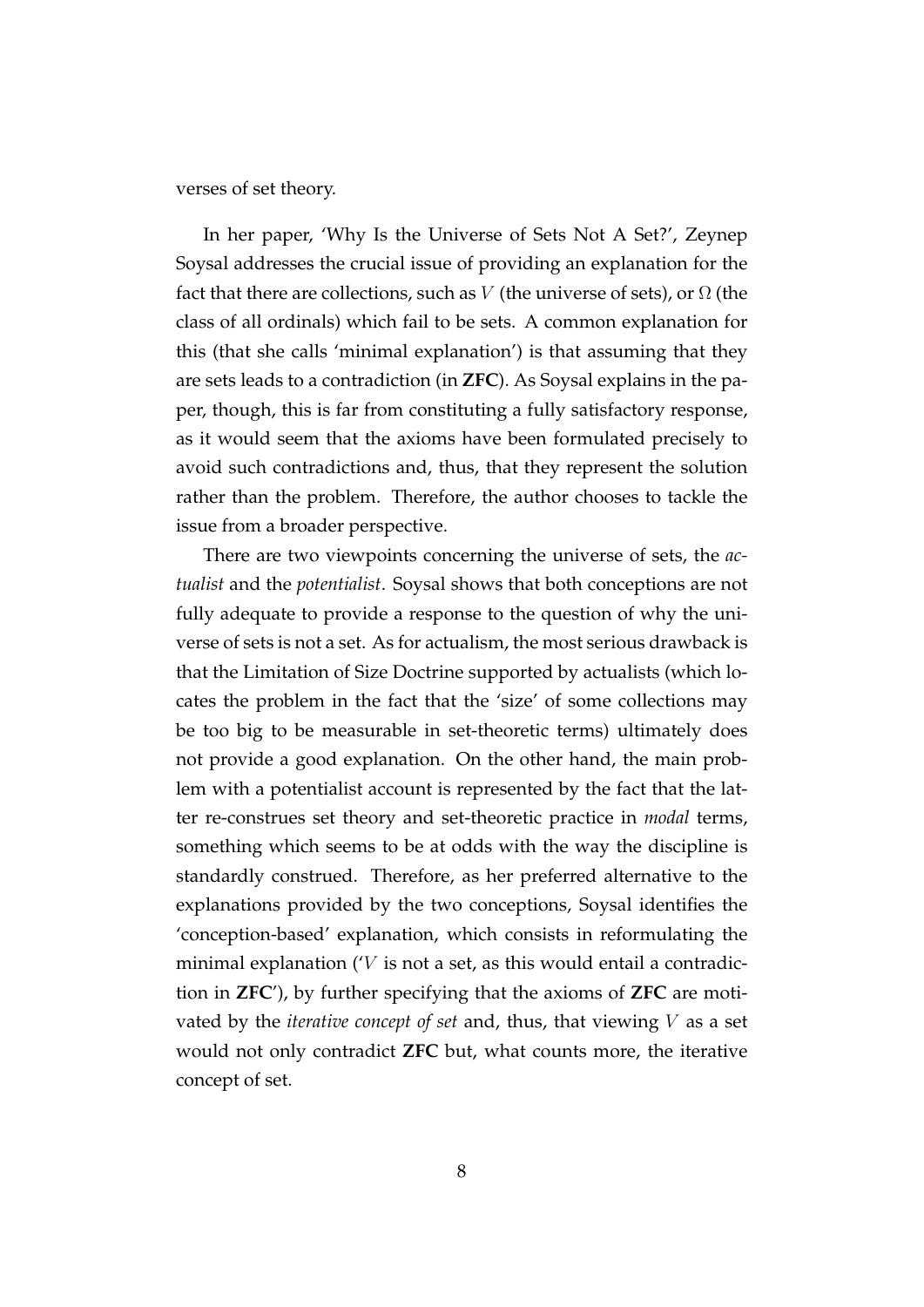Shivaram Lingamneni's 'Can We Resolve the Continuum Hypothesis?' instead examines some extant proposals for justifying new axioms of set theory that might resolve the Continuum Hypothesis. In particular, he argues that none of several contemporary axiom candidates supports a *realist* solution (in the sense that every set-theoretic sentence should be seen as either true or false, and not both). He begins with a survey of set-theoretic independence. Next, he examines various programmes for independence: (i) the idea of maximizing structures (including Maddy's proposal for analysing MAXIMIZE and its derivatives), (ii) maximizing sets (as with forcing axioms), (iii) maximizing interpretive power (as with the inner model programme and generic-multiverse truth), (iv) the hyperuniverse programme, and (v) non-set-theoretic foundations. Each he argues, as things stand, does not provide a solution to CH acceptable for the realist.

Neil Barton and Sy-David Friedman's 'Maximality and Ontology: How Axiom Content Varies Across Philosophical Frameworks' argues that the same axiom can express a different content depending upon background philosophical assumptions. In particular, they analyse the *Inner Model Hypothesis* and a reflection axiom (]-genera-tion) both of which appear to require extensions of universes with more subsets in order to be expressed. They can, however, be coded in infinitary logic when extensions are not available, and so the axioms either express higher-order relationships between universes, or statements about how *ontology* relates to *expressibility* (in higher-order logic), depending on whether or not one thinks such extensions are available in certain contexts.

#### **4.3 Part 3. Homotopy Type Theory and Its Applications**

Part 3 of the proceedings deals with issues discussed primarily at the second conference in London (entitled 'Competing Foundations?') and comprises a pair of papers dealing with homotopy type theory and its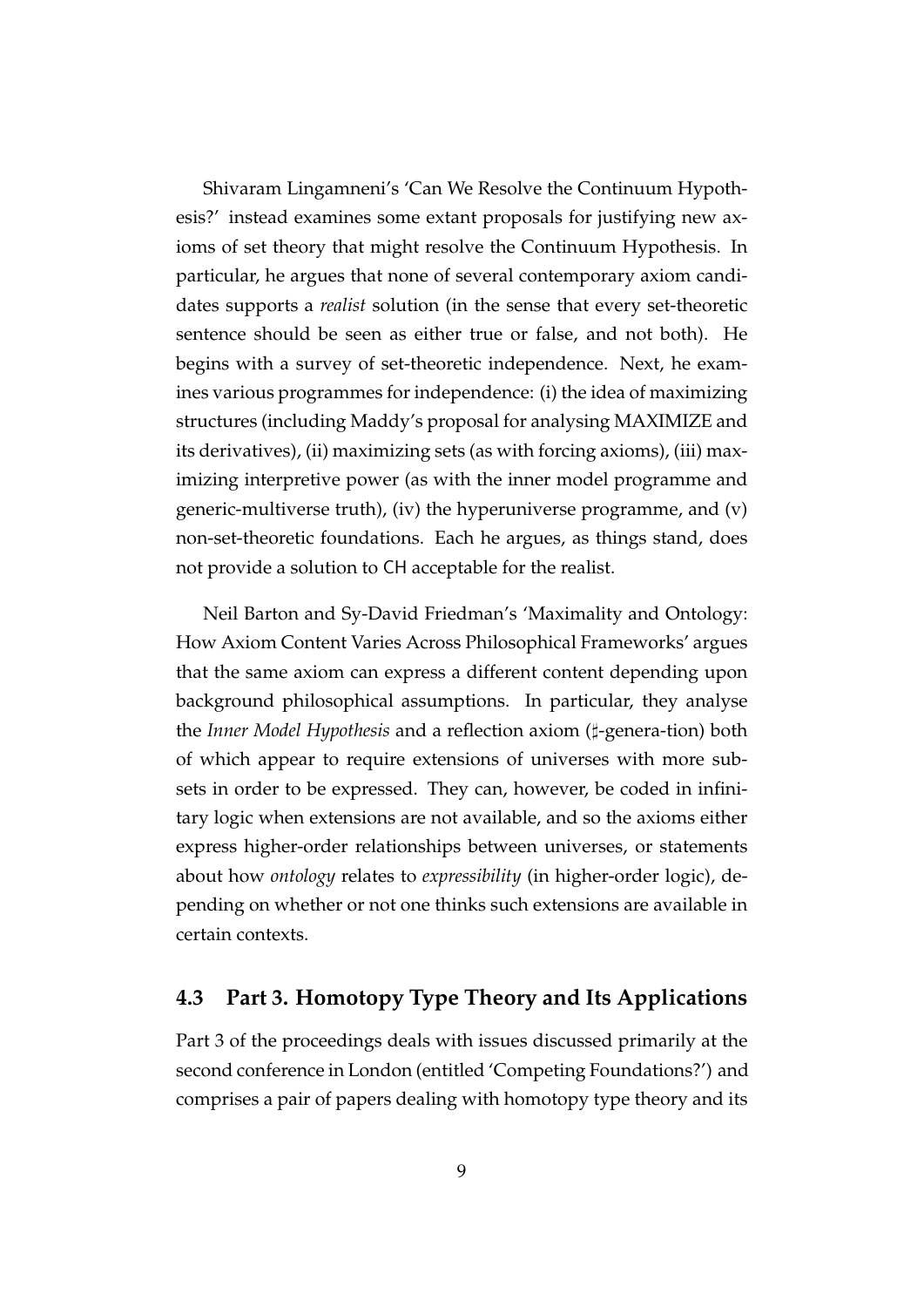role in foundations. This represents a new and interesting approach in the foundations of mathematics, proceeding by endowing intensional type theory with homotopical interpretations. In particular, it provides a new way of looking at several debates in the foundations of mathemaitcs, including notions of *structure*, *constructivism*, and *proof checking*.

The first paper, Dimitris Tsementzis' 'A Meaning Explanation for HoTT', provides a way of intuitively thinking about the subject matter of homotopy type theory. After clarifying the notion of a 'meaning explanation' for a theory  $T$  (i.e. a genuine philosophical or phenomenological account of T's content), he goes on to try and provide one for HoTT, in much the same way as the iterative conception of set does for ZFC. He does this by appealing to a notion of *shape* as composed of *points*, and how they may be *observed* from certain viewpoints, combined with a notion of how two such observations may be *symmetric*. These, in turn, are used to interpret *types*, *terms*, *contexts*, and *judgment equality* from HoTT. The various rules of HoTT can then be understood as certain kinds of visualisations from within this framework. He then gives a discussion of some core mathematical structures and univalence, before closing with some remarks on the difference between a *heuristic* and a *justification*.

The second, written by David Corfield, is entitled 'Expressing 'the structure of' in Homotopy Type Theory', and deals with an application of HoTT to definite descriptions (in particular apparent definite descriptions to structures). In the first part of his paper Corfield provides a sketch of dependent type theory, and examines the use of definite description terms (e.g. "the") for dependent types. He applies this analysis to Max Black's spheres and some related problems. He then argues that the ability of his framework to express uniqueness up to canonical equivalence by definite description eliminates the need to find 'canonical' representatives for certain structures (as in set the